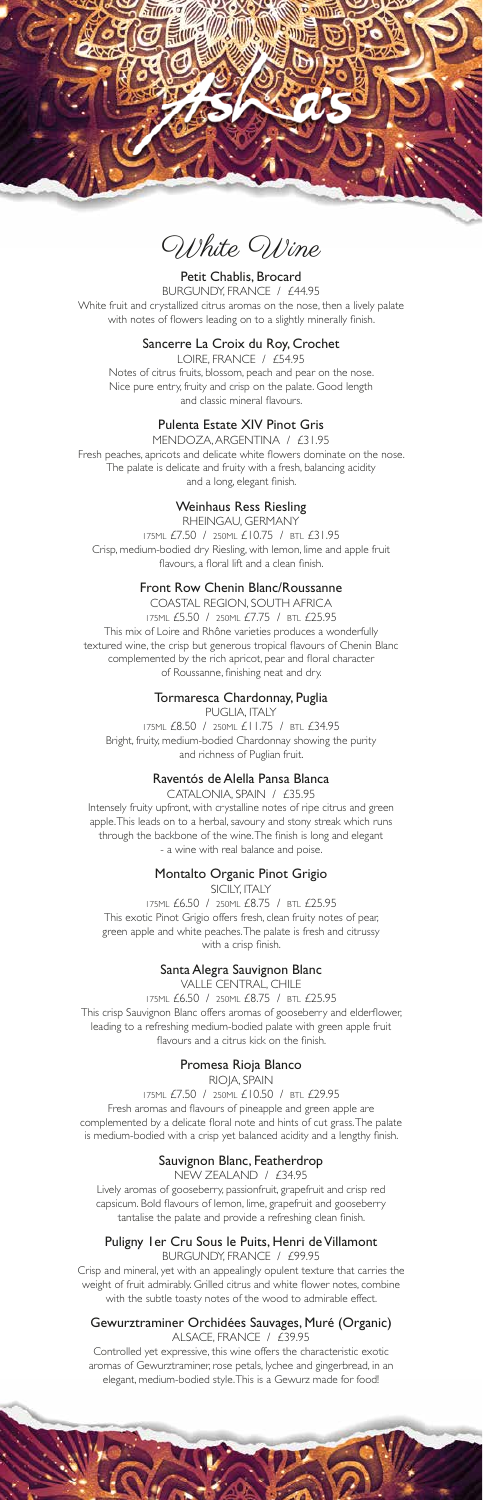

Red Wine

Finca La Colonia Malbec, Norton ARGENTINA 175ML £7.50 / 250ML £10.50 / BTL £29.95 Sweet and spicy aromas, reminiscent of black pepper. Ripe red fruit on the palate, smooth texture and a harmonious finish.

## Terre del Noce Merlot delle Dolomiti

TRENTINO-ALTO ADIGE, ITALY 175ML £6.50 / 250ML £8.75 / BTL £25.95 Smooth, easy-drinking Merlot with plum and red cherry fruit, and a hint of dark chocolate on the finish.

## Conde Valdemar Rioja Crianza

RIOJA, SPAIN

175ML £9.00 / 250ML £12.75 / BTL £37.95 Complex aromas of ripe black berries balanced with warm vanilla notes and a touch of subtle spice. Excellent, rounded structure on the palate with aromatic complexity lasting through to the finish.

## Artisan's Blend Shiraz/Viognier, Deakin Estate

VICTORIA, AUSTRALIA / £26.95

This Rhône-inspired blend offers a brilliant mix of plum and blackberry fruit with sweet spice and floral tones on the nose. The palate is smooth and fruit-driven, with a refreshing hint of pepper.

## Pulenta Estate I Malbec

MENDOZA, ARGENTINA / £49.95 The nose combines red and black fruits with appealing floral notes, followed by a lush, well-rounded palate with a fruit profile that blends freshness and intensity. The oak ageing has lent a spicy character and there is a complex mineral streak running through.

## Corralillo Pinot Noir, Matetic (Organic)

ACONCAGUA, CHILE / £41.95

A vibrant and lively nose that brims with berry fruit and spices. The coolclimate style gives a delicate and fresh tasting palate, with a fine texture and subtle mocha notes whilst allowing maximum fruit expression.

## Bonacosta Valpolicella Classico, Masi

VENETO, ITALY

175ML £9.00 / 250ML £12.75 / BTL £37.95 Intense aromas of fresh cherries and raspberries accompanied by hints of spices such as cloves. Refreshing on the palate with a long finish of vanilla and cherry notes.

## Costasera Amarone Classico, Masi

VENETO, ITALY / £95.95

Bright and intense on the nose with aromas of preserved cherries and dried plums together with hints of fruits of the forest and cinnamon. Good weight from the alcohol and structured on the palate, opening out to attractive aromas of cherries and vanilla.

## Badia a Passignano Chianti Classico Gran Selezione

TUSCANY, ITALY / £94.95

The nose offers a wide range of fruity aromas as well as hints of liquorice and ripe blackberries. The complex, elegant palate shows plenty of fruit alongside savoury flavours, finishing long and vibrant.

# Ridge Lytton Springs

CALIFORNIA, USA / £99.95

A complex nose of bright red fruit, pepper and toasty oak is followed by a full-bodied palate combining rich raspberry and plum fruit with bold but well integrated tannins and a lingering finish.

#### Crozes-Hermitage La Matinière Rouge, Ferraton RHÔNE, FRANCE / £50.95

Expressive and perfumed Syrah, with notes of succulent black cherry, toast, meat and violets. The tannins are silky and in perfect balance with the fresh acidity. The finish is long and harmonious.

## Châteauneuf-du-Pape Domaine du Vieux Lazaret

RHÔNE, FRANCE / £54.95 A ripe, spicy blend with notes of vanilla and dark berry fruit. Full-bodied but elegant in the mouth, with a persistent juicy finish.

# Barbera d'Asti Fiulot, Prunotto

PIEDMONT, ITALY / £40.95

Fragrant on the nose with hints of plum and cherry. On the palate it is well structured and soft, showing the typical red fruit and bright character of the Barbera variety.

# Morandé Pionero Cabernet Sauvignon Reserva

VALLE CENTRAL, CHILE / £26.95

This sophisticated Cabernet Sauvignon offers aromas of mint and tobacco alongside its classic blackcurrant and cherry fruit. The palate is enhanced by a touch of vanilla oak, which unites the juicy and savoury characters into a well-balanced whole.

#### Bodega La Flor Cabernet Sauvignon, Pulenta MENDOZA, ARGENTINA / £35.95

Bold bramble and mint leaf notes on the nose give way to a supple yet textured palate. The rich black fruit flavours are perfectly framed by the grippy tannins and the hints of cloves and menthol on the finish.